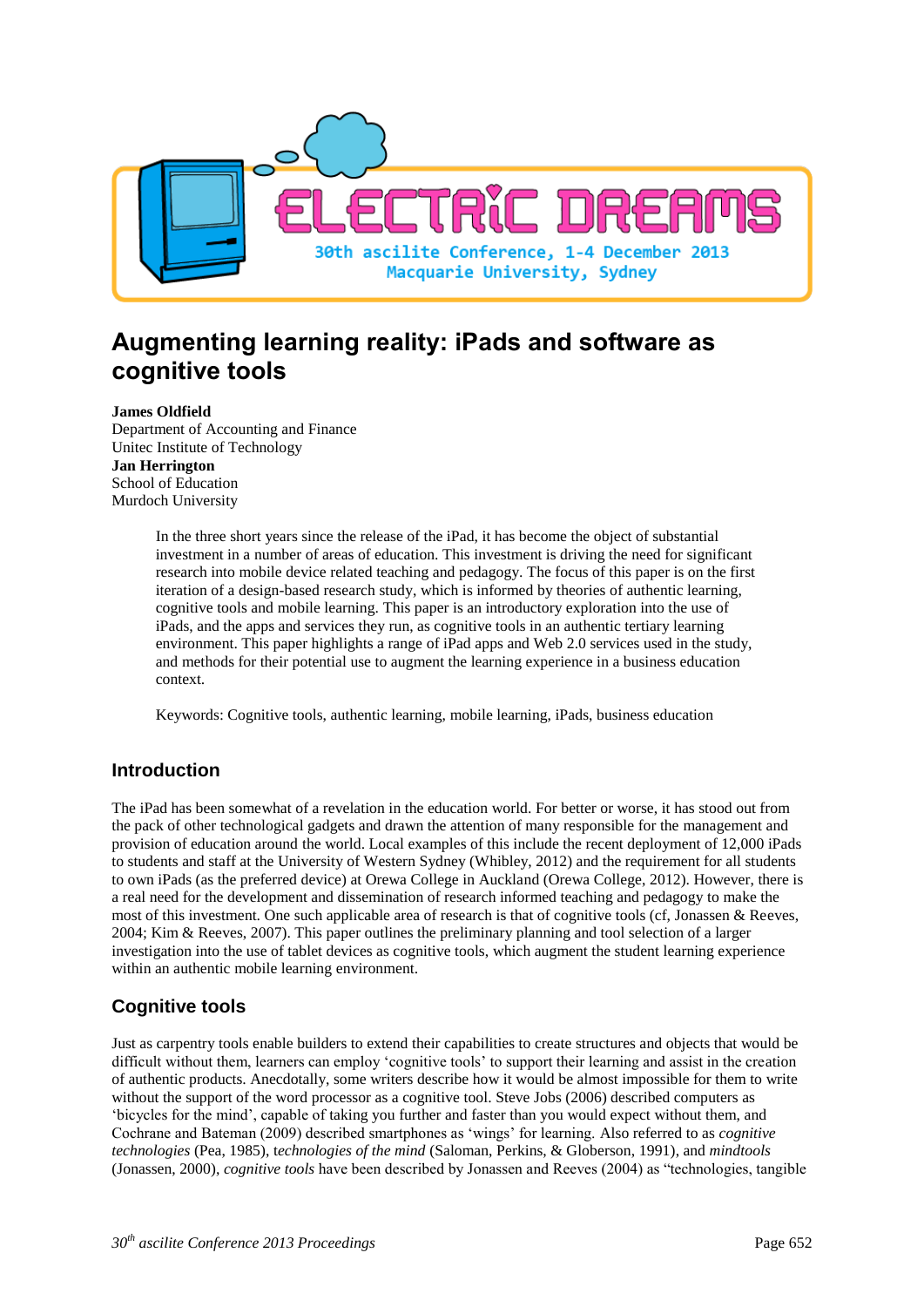or intangible, that enhance the cognitive powers of human beings during thinking, problem-solving, and learning" (p. 1). Computers, smartphones, mobile tablets and the software applications they support, are all examples of cognitive tools. Viewing these devices as cognitive tools shifts the focus of the devices from being a medium for the delivery of content to a platform for the creation of knowledge (Oldfield & Herrington, 2012). Jonassen et al. (1998) propose that mindtools have the capability to engage learners in critical, higher-order thinking about content because: the learners are the designers; the focus is on knowledge construction, not reproduction; learning is in partnership with technology; they are unintelligent tools, relying on the learner to provide the intelligence; they distribute the cognitive processing; and they are cost and effort beneficial (p. 13).

While much of the previous research into cognitive or mindtools has focused on the tool and the learner, Kim and Reeves (2007) suggest that the learning activity is also a critical component to be considered. They state that the learner, the tool and the activity form a joint learning system, where the *expertise* element of learning that is used by the learner is reflected in both the tool and the activity. They have aligned the theories of distributed cognition and expertise to paint a clearer picture of the meaning of cognitive tools. In doing so, Kim and Reeves (2007) propose the following redefinition of cognitive tools: 'Cognitive tools are technologies that learners interact and think with in knowledge construction, designed to bring their expertise to the performance as part of the joint learning system' (p. 18). This functionality could be used to support authentic learning, as is explored in the next section.

## **Project brief**

Students enrolled in a first year business information systems course were loaned an iPad for the duration of a semester course. There were 60 students in the course, spread over two different streams, one with a single three hour class at night, and the other with two 2-hour classes during the day. The course was designed based on the key elements of authentic learning, proposed by Herrington and Oliver (2000; Herrington, et al., 2010) focusing on a series of authentic tasks within the context of an animal-themed adventure tourism company. The course design enabled collaboration between students within a strongly scaffolded learning environment. A key aspect of the course design was the incorporation of iPads to be used as cognitive tools (Jonassen & Reeves, 2004) in a manner informed by the mobile learning critical success factors developed by Cochrane (2010).

## **The cognitive tools**

All students in the course were issued an iPad in the first week of class. There were two models of iPad used in this project: 35 iPad2s (16GB wifi only) and 30 iPad minis (16GB wifi only). These were the least expensive models of iPad that were on sale at the beginning of this project. It was decided that equipping the students with the devices was the best option for this study as it would remove any existing inequities amongst the students and enable the full participation of any student who wanted to be involved in the project.

## **Why the iPad?**

The iPad has dominated the new tablet category that it created since its launch in 2010. Despite the launch of hundreds of models of Android tablets, and the release of Windows 8, the iPad continues to be the market leader. Many businesses and other larger organisations are either trialing or implementing the iPad. Some recent high profile examples of iPad adoption include the New Zealand Police issuing iPads and iPhones to all front line police (New Zealand Police, 2013), and airlines making iPads part of their flight entertainment kit (Apple, 2013). It has also become a popular tool in education, with many New Zealand schools requiring the devices. Perhaps the most significant example of this is the roll out of 12,000 iPads at the University of Western Sydney for all commencing students (Whibley, 2012).

There are also a number of practical reasons for the use of the iPad. The Apple iOS platform is more secure than the Android platform (one of the reasons why it is popular with business). This is largely due to the controls that Apple place on both the operation of the device and its App Store, which is the only place to download applications. The iPad and iOS experience is also consistent across devices, for example the iPad2 and iPad mini devices work in exactly the same way, so it is easy for the teaching staff and student peers to provide support for their use. As a general rule, Apple devices, and they are seen to be user friendly, as can be seen from the results of recent customer satisfaction surveys (Power, 2013). Utilising products that are user friendly and have high levels of customer satisfaction should reduce the need for support intervention. The iPad also enables students to perform a wide range of authentic tasks that would be transferable to a real business environment. Airplay is a significant feature of iOS devices that allow the wireless sharing of a screen image. Anyone in the class could send an image from their screen to an Apple TV device that was connected to the projector at the front of the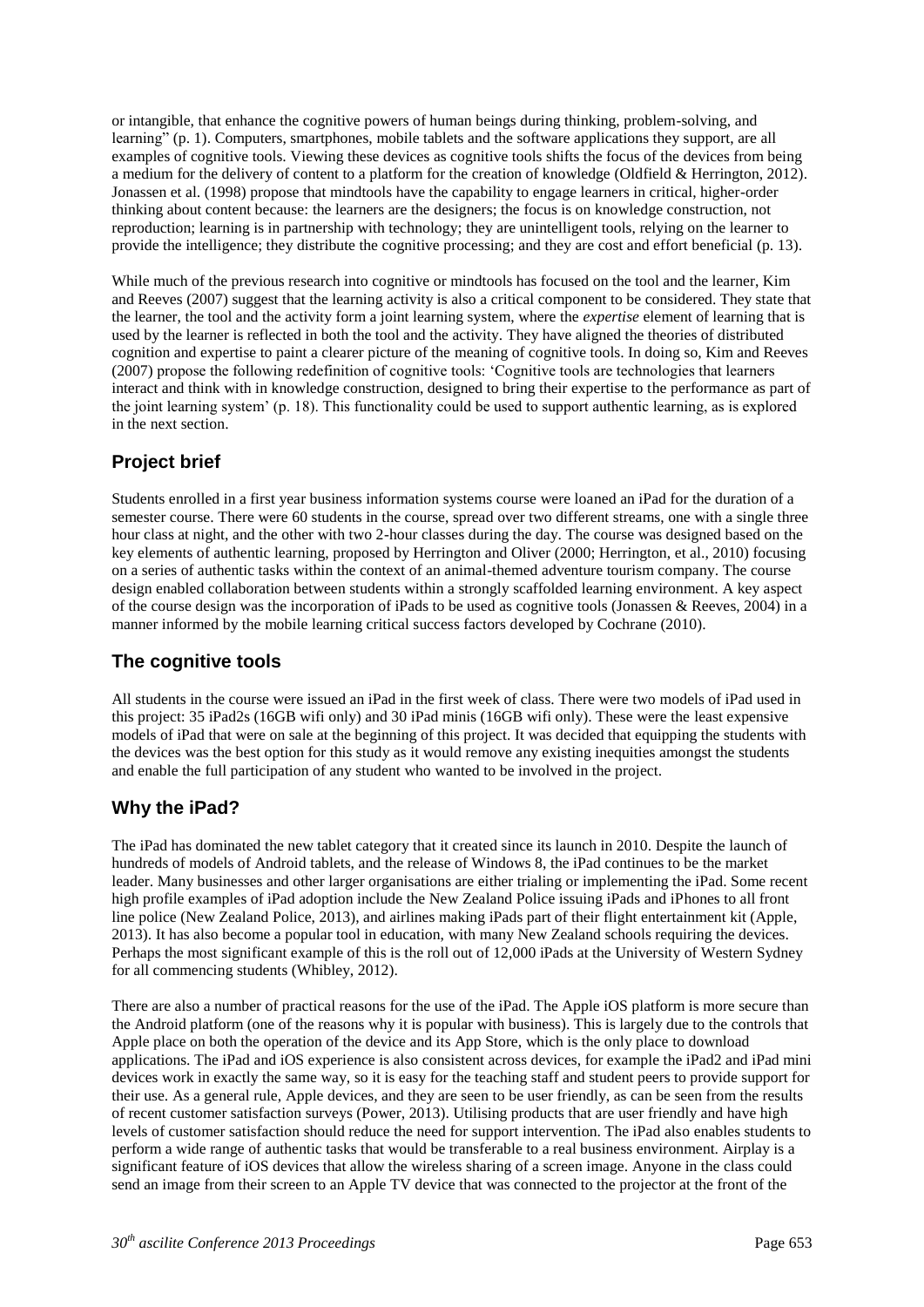room. This allowed for more dynamic discussions where anyone could easily show content to the whole group.

#### **Which apps and Web 2.0 services are used as cognitive tools?**

Significant investigation, testing and exploration have been performed by the researchers to find the most applicable suite of apps for use in the course. For practical reasons, and to reduce barriers, the researchers made the decision to only recommend the use of free apps and Web 2.0 services in the course. The following apps and Web 2.0 services have been introduced to the students gradually over the duration of the course:

*iBooks*: All course materials provided by the lecturer were provided in the iBook format. This format is unique to the iPad and requires the use of the free iBook app. The iBook format is an advanced eBook format that provides significant benefits over traditional printed texts. iBooks can include a variety of forms of multimedia and interactive elements such as video, Keynote presentations, quizzes, web-based feedback and polls. The lecturer developed a comprehensive set of iBooks to give grounding in each area of the course, and to provide the details of the authentic tasks to students.

*Google Drive*: Previously known as Google Docs, Google Drive is a free service provided by Google to allow the storage and sharing of files. It also allows user to create and collaborate on documents and spreadsheets on any device they like. This service was used extensively during the course as it enabled the student teams to work collaboratively on their authentic tasks and assessments.

*Google Hangout*: Google Hangout is a relatively recent service offered by Google that allows groups of users to "Hangout" and chat together, via text, audio or video communication. It is an excellent free tool for bringing people together. Through the course, students have used this tool extensively to support their teamwork and break down the physical barriers during times that they are unable to physically come together.

*Mindmeister*: Mindmeister is a web based collaborative mind mapping tool. It offers free accounts that allow up to three maps to be shared online at a time, or paid accounts with fewer restrictions. The students were encouraged to use the service through both a web browser interface and a free iPad app. The tool enabled students to work together on the same mind map, supporting their tasks both in and out of class sessions.

*Wordpress*: Wordpress is the preferred blogging platform for the course. Students were required to create and maintain a reflective blog, which chronicled their experiences and views throughout the course. Students created their blogs using the free, hosted wordpress.com service, which allowed them basic blogging functionality in their own personalised environment. The Wordpress platform offers user-friendly web browser based tools to create and manage blogs in addition to a powerful mobile app. Students made use of both methods during the course, and were free to choose which suited them best.

*Aurasma*: Aurasma is an augmented reality platform that layers electronic content over the top of real world content. Students made use of Aurasma to add value to their marketing posters, which they developed at the beginning of the course. A number of them also chose to use Aurasma later in the course at various stages, such as to create an interactive product list.

*Prezi*: Prezi is a web based collaborative presentation tool. It differs from traditional linear presentation tools such as PowerPoint and Keynote as it provides the user with a large open canvas and allows them to place content wherever they like. In addition to the web browser interface, many students made use of the free Prezi app in order to present their work.

*Gantter*: Gantter is a free web-based project management tool. It allows groups of users to work together on a gantt chart with similar features to the expensive Microsoft Project, which is the industry standard. Students were required to use this tool to plan their two report assignments, and some also used it for other non courserelated tasks.

*Microsoft Office*: A significant portion of the course involved the use of the traditional business productivity suite Microsoft Office. During the course, students created a range of authentic business outputs in the form of posters, letters, reports, presentations, spreadsheets and databases. While the Office software was not available on the iPad at the time of the course, students found ways to integrate their work with the iPad through the other cognitive tools mentioned earlier.

*Administrative Tools*: Some students made use of note taking apps, such as *Evernote* and *Penultimate* to keep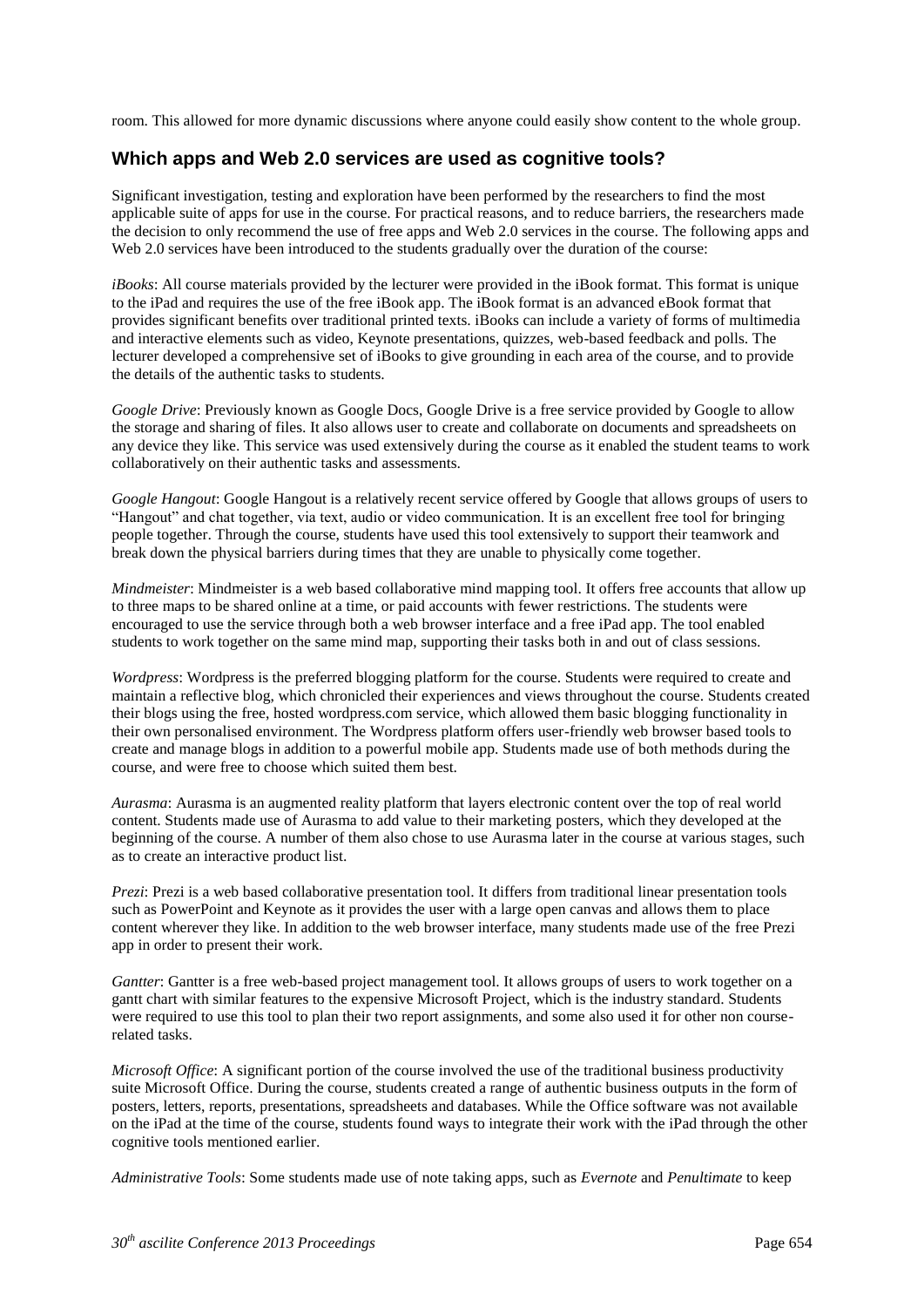track of important thoughts and developments both in and out of class. These apps make it easy to collect, organize and share their notes, either through typed, handwritten or multimedia formats. Others recorded video using the built in camera app, which they then used for augmented reality, blog posts or as part of their presentations.

### **The research design**

A design-based research (DBR) study is currently being conducted to explore how tablet computers can be used as cognitive tools to support and enhance learning in an authentic learning environment, in particular by investigating the affordances of the devices, design and implementation issues, and cognitive and affective outcomes. The research will be conducted guided by Reeves' (2006) model of DBR, including: an extensive literature review and exploration of the problem through discussion with colleagues within Business Departments and through an iPad Community of Practice; a re-imagined and re-designed Information Systems and Applications course; iterative implementations of the revised course; and the creation of design principles for 'Mobile Authentic Learning'. This course will continue to be used by the host organization and it can be used as a partial template for the development of other similar courses.

The study is currently in the data collection phases, including eight in-depth interviews with students after course completion. The results of these interviews will help shape future iterations of the project to further progress the capability of the iPad and its apps as cognitive tools to augment the student learning experience.

The theories underpinning cognitive tools have the potential to greatly improve the effectiveness of technology in education. Much of the use of technology devices in the past has revolved around learning *from* the technology (Kim & Reeves, 2007). This is a replication of the way educational resources such as textbooks, whiteboards and television traditionally have been used. Initial attempts at moving beyond the idea of learning *from* the technology have been criticized as they have focused on *how* to use the technology. Oppenheimer (1997) for example has likened these attempts to teaching "hammer" instead of teaching "carpentry". Computing devices, however, offer a much greater potential as cognitive tools for learners to learn *with*—in a considerably more powerful partnership between learner and tool. Most research into cognitive tools to date has focused on computers rather than more recent mobile devices. With the arrival of the iPad in 2010, the world of mobile devices has undergone significant change. Further studies such as the one outlined here will help to identify the means for these devices to be readily employed as powerful cognitive tools.

#### **References**

- Apple (2013). *United Airlines: Cleared for takeoff with iPad*. Retrieved from
- [http://www.apple.com/ipad/business/profiles/united-airlines/.](http://www.apple.com/ipad/business/profiles/united-airlines/)
- Cochrane, T. (2010). Exploring mobile learning success factors. *ALT-J, Research in Learning Technology, 18*(2), 133-148.
- Cochrane, T., & Bateman, R. (2009). Smartphones give you wings: Pedagogical affordances of mobile Web 2.0. *Australasian Journal of Educational Technology, 26*(1), 1-14.
- Herrington, J., & Oliver, R. (2000). An instructional design framework for authentic learning environments. *Educational Technology Research and Development, 48*(3), 23-52.
- Herrington, J., Reeves, T., & Oliver, R. (2010). *A guide to authentic e-earning*. New York: Routledge.
- Jobs, S. (2006). Computers are like a bicycle for our minds. Retrieved from [http://www.youtube.com/watch?v=ob\\_GX50Za6c](http://www.youtube.com/watch?v=ob_GX50Za6c)
- Jonassen, D. H., Carr, C., & Yueh, H. P. (1998). Computers as mindtools for engaging learners in critical thinking. *TechTrends, 43*(2), 24-32.
- Jonassen, D. H., & Reeves, T. (2004). Learning with Technology: Using Computers as Cognitive Tools. In D. H. Jonassen (Ed.), *Handbook of Research on Educational Communications and Technology*. New York: SP
- Kim, B., & Reeves, T. C. (2007). Reframing research on learning with technology: in search of the meaning of cognitive tools. *Instructional Science, 35*, 207-256.
- New Zealand Police. (2013). Teams mobilise for smartphone and tablet roll out. Retrieved from <http://www.police.govt.nz/news/release/34722.html.>
- Oldfield, J., & Herrington, J. (2012) Mobilising authentic learning: Understanding the educational affordances of the iPad. In M. Brown, M. Hartnett & T. Stewart (Eds.), *Future challenges, sustainable futures. Proceedings ascilite 2012* (pp.723-727). Wellington, NZ: ascilite

Oppenheimer, T. (1997). The computer delusion. *The Atlantic Monthly, 280*, 46-65.

Orewa College. (2012). Orewa College - One to one devices and the path to the iPad. Retrieved from [www.vln.school.nz/resources/view/332182/orewa-college-one-to-one-devices-and-the-path-to-the-ipad.](http://www.vln.school.nz/resources/view/332182/orewa-college-one-to-one-devices-and-the-path-to-the-ipad.)